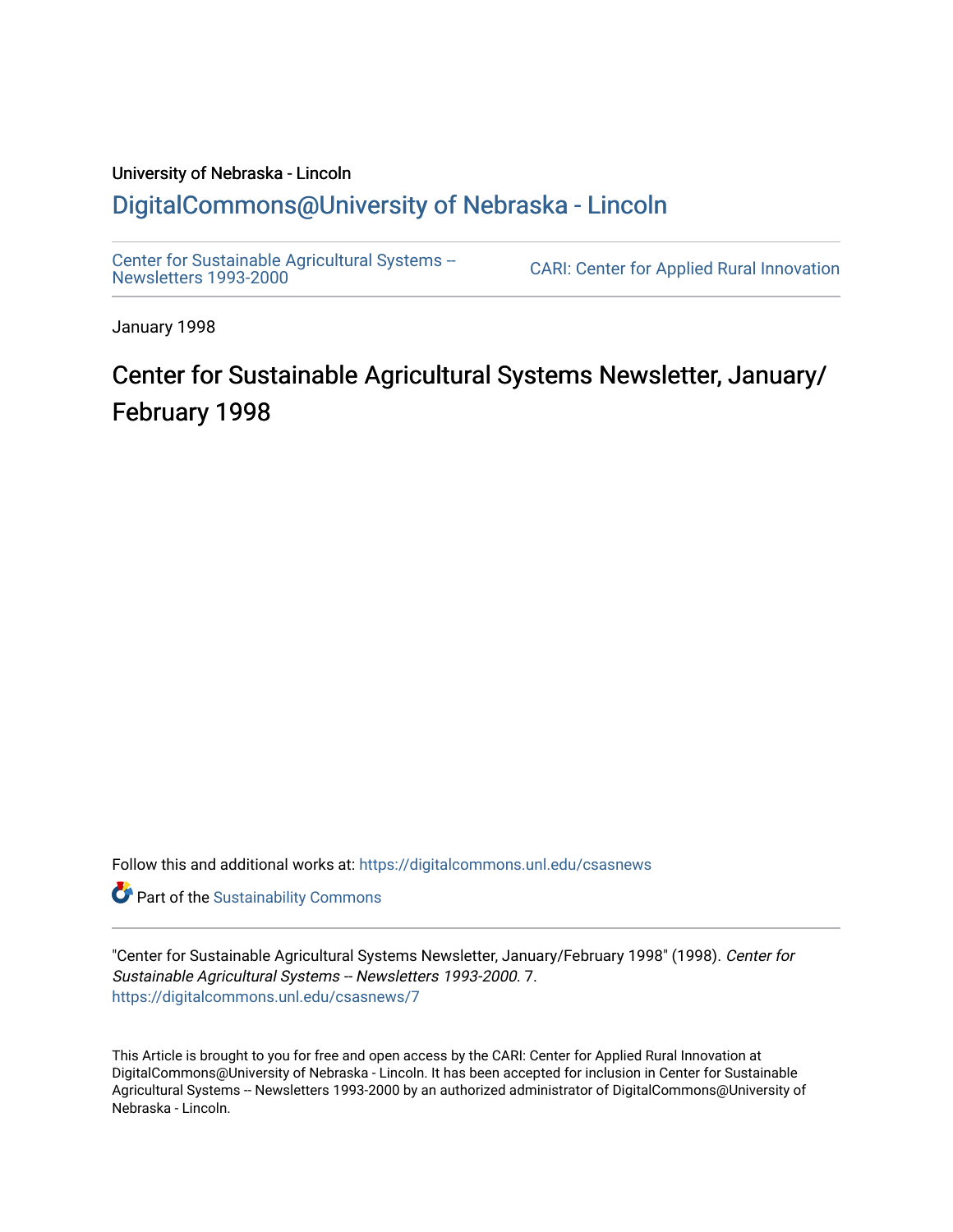# **Center for Sustainable Agricultural Systems Newsletter**

**January-February 1998** 

## **National Organic Program Proposed Rule**

By now everyone even remotely connected with organic farming knows that in December USDA published proposed regulations that would govern the USDA's National Organic Program (see Dec. 16 *Federal Register*).The original deadline for comments was March 16, 1998. This has been unofficially (as this goes to press February 5) extended to May 1 (watch the *Federal Register*). Interested persons are invited to submit written comments to: Eileen S. Stommes, Deputy Administrator, Agricultural Marketing Service, USDA, Room 4007-S, Ag Stop 0275, PO Box 96456, Washington, DC 20090-6456. Comments also may be sent by fax to 202-690-4632, or via the Internet through the National Organic Program homepage at http://www.ams.usda.gov/nop (text of proposed rule is at this site). Other sites having pages containing information, analysis and commentary on the include:

- Pest Management at the Crossroads, http://www.pmac.net/nosrule.htm
- Organic Farmers Marketing Association (OFMA), http://web.iquest.net/ofma
- Sustainable Farming Connection, http://sunsite.unc.edu/farming-connection/

There have also been many postings on this topic to the SANET-mg e-mail group since the proposed rule was published. To access, see the Sustainable Agriculture Network homepage at http://www.ces.ncsu.edu/san/htdocs/hypermail/ (just browse the message titles and click on those dealing with the rule).

Side note: As Dr. Margaret Mellon of the Union of Concerned Scientists points out, a chicken that spent its entire life closed in a building with a hundred-thousand other chickens, eating genetically-engineered corn and soybeans that were grown on land fertilized with sewage sludge, and then irradiated after processing, could be labeled "organic" under the proposed National Organic Program rules.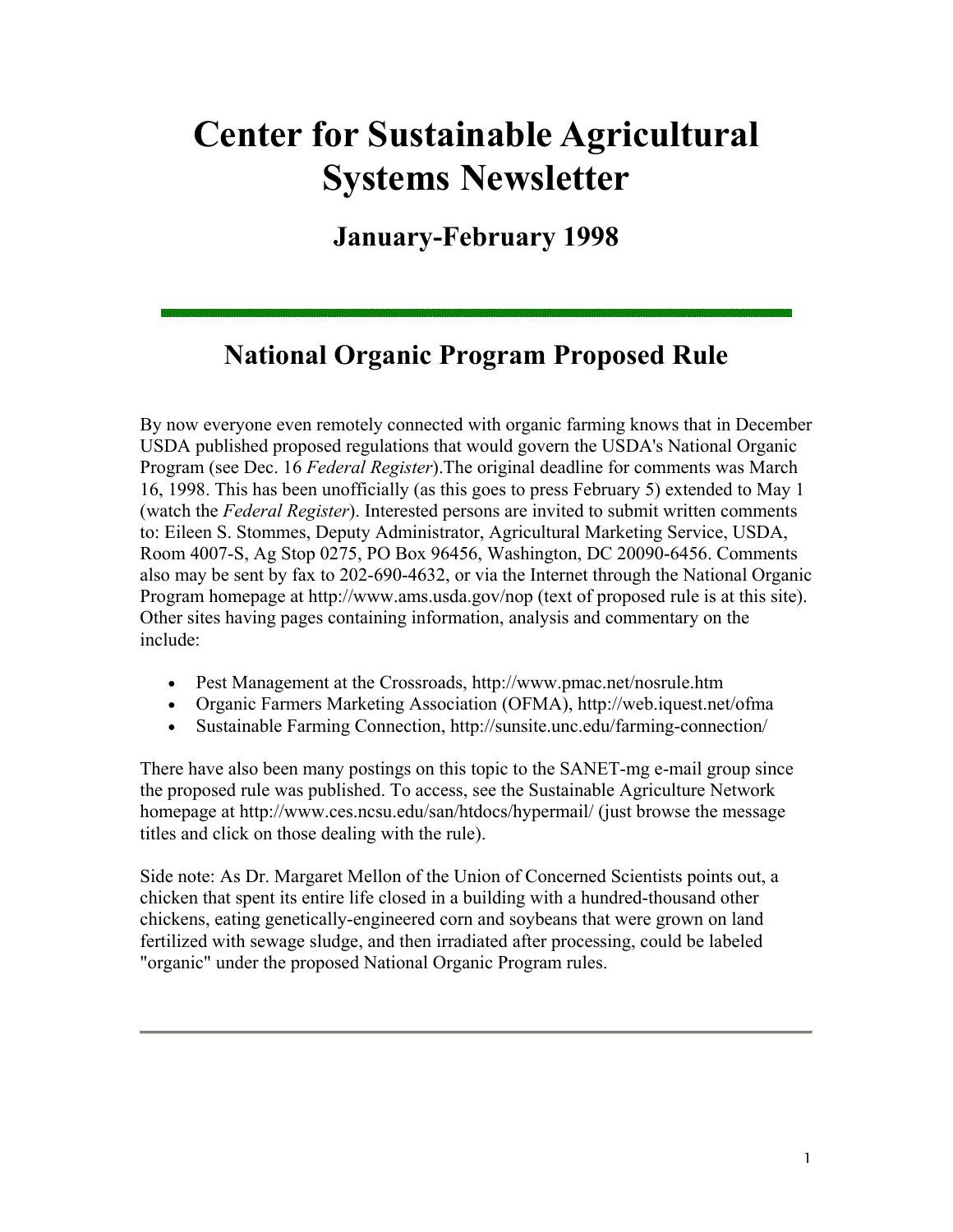#### **National Strategy to Assist Small Farms**

On January 22, 1998 Agriculture Secretary Dan Glickman received *A Time To Act*, a report by the 30-member National Commission on Small Farms that Glickman appointed in July 1997. The report contains 146 recommendations to improve USDA's service to small and beginning farmers, including credit, risk management, research, education, rural development, marketing, and outreach. It is the first time USDA has undertaken an in-depth examination of the needs of America's small farmers.

Highlights from the report include recommendations to:

- Initiate a new Beginning Farmer Development Program that creates training and assistance centers for beginning farmers in partnership with community-based nonprofits, land-grant universities, and the private sector. This program will provide farm management training and long-term support through mentoring programs.
- Develop a small farm research initiative that focuses on promoting less capital intensive technologies and practices to improve the competitiveness and profitability of small farmers.
- Create an interagency initiative to promote and expand local and regional food marketing opportunities for the benefit of small farmers, rural communities, and low-income families in rural and urban areas, including expanding the use of cooperatives as a business vehicle for small farmers.
- Launch a Small Farm Entrepreneurial Development Initiative to provide small and beginning farmers with entrepreneurial training, technical assistance, and priority program funding for the purpose of developing farmer owned and operated marketing enterprises.

For a copy of the report, check the USDA Web site at

http://www.usda.gov/news/releases/index.htm (see January releases 0024-28 and 0030), or contact Jennifer Yezak Molen, National Commission on Small Farms, PO Box 2890, Washington, DC 20013, 202-720-0122, smallfarm@usda.gov.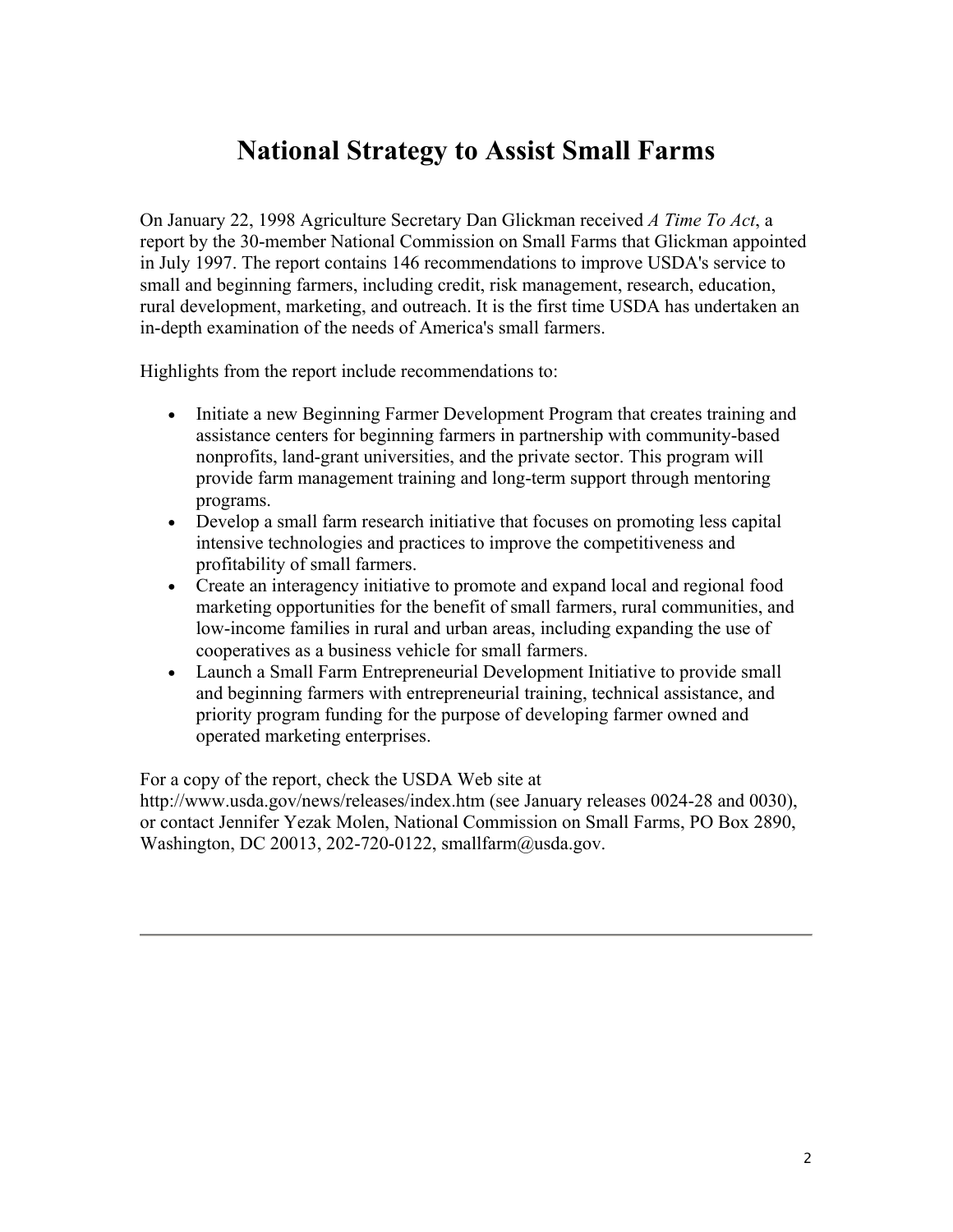#### **Future Food Systems: Implications for Nebraska**

Food production needs to at least double over the next generation if we are going to meet increased demand and reduce under nutrition globally! This central theme of a January workshop in Lincoln was echoed by several speakers, who added that poverty is an underlying cause of poor access to food. The conclusions were that food will be a major issue in the next century, and that places with a productive land resource will play a major role in contributing to global food supply.

Food production needs to at least double over the next generation if we are going to meet increased demand and reduce undernutrition globally! This central theme of a January workshop in Lincoln was echoed by several speakers, who added that poverty is an underlying cause of poor access to food. They concluded that food will be a major issue in the next century, and that places with a productive land resource will play a major role in contributing to global food supply.

Dr. Alex McCalla (World Bank, Washington, DC) described food and nutrition in terms of availability, access, and utilization. He stated that food sufficiency must be measured at the household level, although national and international food security is also critical for the future. McCalla concluded that global food security can be achieved only if (1) we can develop sustainable production systems that double yields over the next 20 years, (2) we implement national policies that don't discriminate against agriculture, (3) we invest in practical research, and (4) we remove distortions in international trade.

Importance of future knowledge resources was stressed by Dr. Pierre Crosson (Resources for the Future, Washington, DC). He said new lands and more irrigation will make negligible contributions to increased productivity. New information and knowledge will be embodied in people, in technologies, and in institutions. The role of education and research is critical in developing this knowledge resource, and the University of Nebraska and other colleges in our state will be key players in bringing the land resource here together with people and technology to determine how the land will best be used. This knowledge resource will have to be applied to methods that increase productivity, and this must be done while dealing with environmental impacts of agriculture. Local problems of nitrate and pesticides in Nebraska water supplies are current examples of these impacts. Compared to other places, Nebraska has fewer limitations on additional irrigation and on bringing new lands into cultivation.

Dr. Robert Smith (Institute of Food Technologists, Chicago, IL) described the potentials of computers and new technologies in linking people, food, and health. The demise of major food companies has been due to short-term planning and bottom lines, and a new culture of small, specialized companies is growing in importance. The new culture depends on team research and development, recognizing the contributions of each member, and creating an environment of interdependence. A new workforce paradigm will require companies to come together in cooperative ventures. Universities need to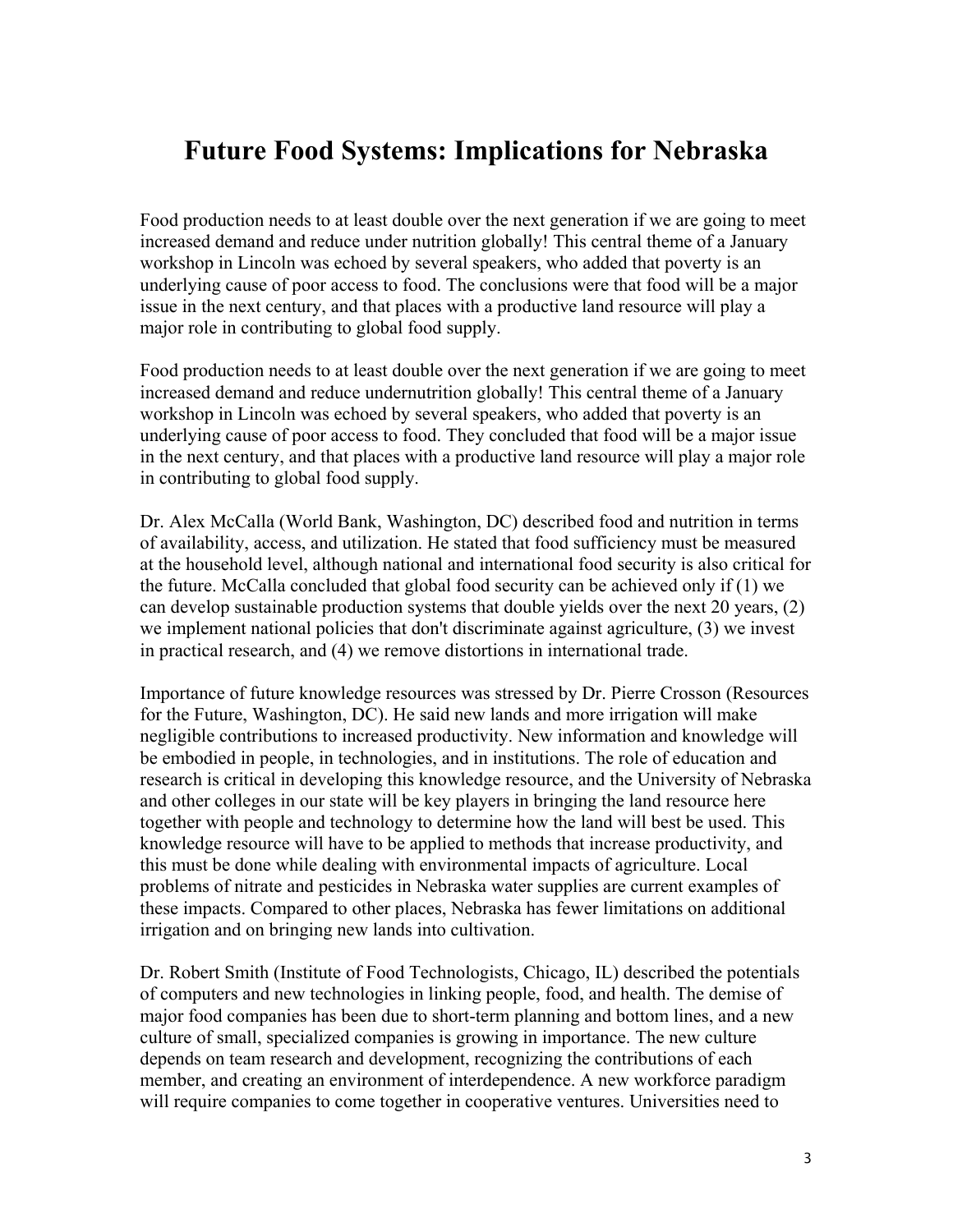educate young people to work productively in this new environment. Specific skills needed for future employees in the food industry include information technologies, biotechnologies, genome mapping, nutrition, life cycle production methods, and especially communication skills to understand and deal with consumer needs and wants. An unabashed technophile, Smith sees a great future for integration of computer and information potentials into the entire food system.

A broad, integrated perspective on agricultural research was provided by Dr. Mike Duffy (Leopold Center, Iowa State University). He thinks the university must proceed under the assumptions that (1) everything in the ecosystem is connected and we are part of the natural system, (2) all choices involve tradeoffs and costs, (3) our world view must change from conqueror to co-inhabitant, (4) everyone should have access to resources and a chance to get ahead, although success is not assured, and (5) change is inevitable. Duffy outlined a clear agenda for public research that gives people options and education to help them make rational choices. We must work for the public good. The goal of feeding the world is an egotistical and unrealistic one; we need to focus on how the world will be fed. Duffy insists we develop multiple visions for the future, and alternative technologies, as well as the wisdom to understand the implications of choices we make.

The program concluded with Chuck Hassebrook (Center for Rural Affairs, Walthill, NE and NU Regent) describing his vision of education as a potential leading force for change in the future. He sees the research agenda as, in fact, a long-term form of social planning. Hassebrook outlined the history of several civilizations that collapsed as a result of concentration of wealth and power, and said that many of our ancestors came to this country to escape such systems in Europe and elsewhere. He stated that university education has the potential for creating the mentality in many young entrepreneurs to return to towns in Nebraska and develop owner-operator farms and small businesses throughout the state. He further urged an economic and policy environment that supports the individual business owner, the strength of a Jeffersonian rural system and viable rural communities. Hoop-house swine production was cited as a technology that provides efficiency of scale for the family farmer, and he urged further research on these types of technologies. Hassebrook further cited integrative courses in systems agriculture and agroecology as key elements of a comprehensive and futuristic education.

All of the speakers emphasized the importance of long-term thinking and planning in education and research. Several mentioned the need for greater focus on holistic systems approaches, and agroecology as an integrating theme for study of systems. The need for community involvement, for developing local food systems, and for stimulating local business was stressed. We need to ask questions such as "Who benefits from research?" while setting our priorities. It will be more valuable to provide ideas and processes, a true method of education, rather than giving prescriptions to put band-aids on larger problems. Much of the focus of the speakers in this workshop coincide with the goals of the CSAS, and some implementation of their recommendations is found in our current programs. The conference was sponsored by NN21, the effort to revitalize land grant universities sponsored by the Kellogg Foundation.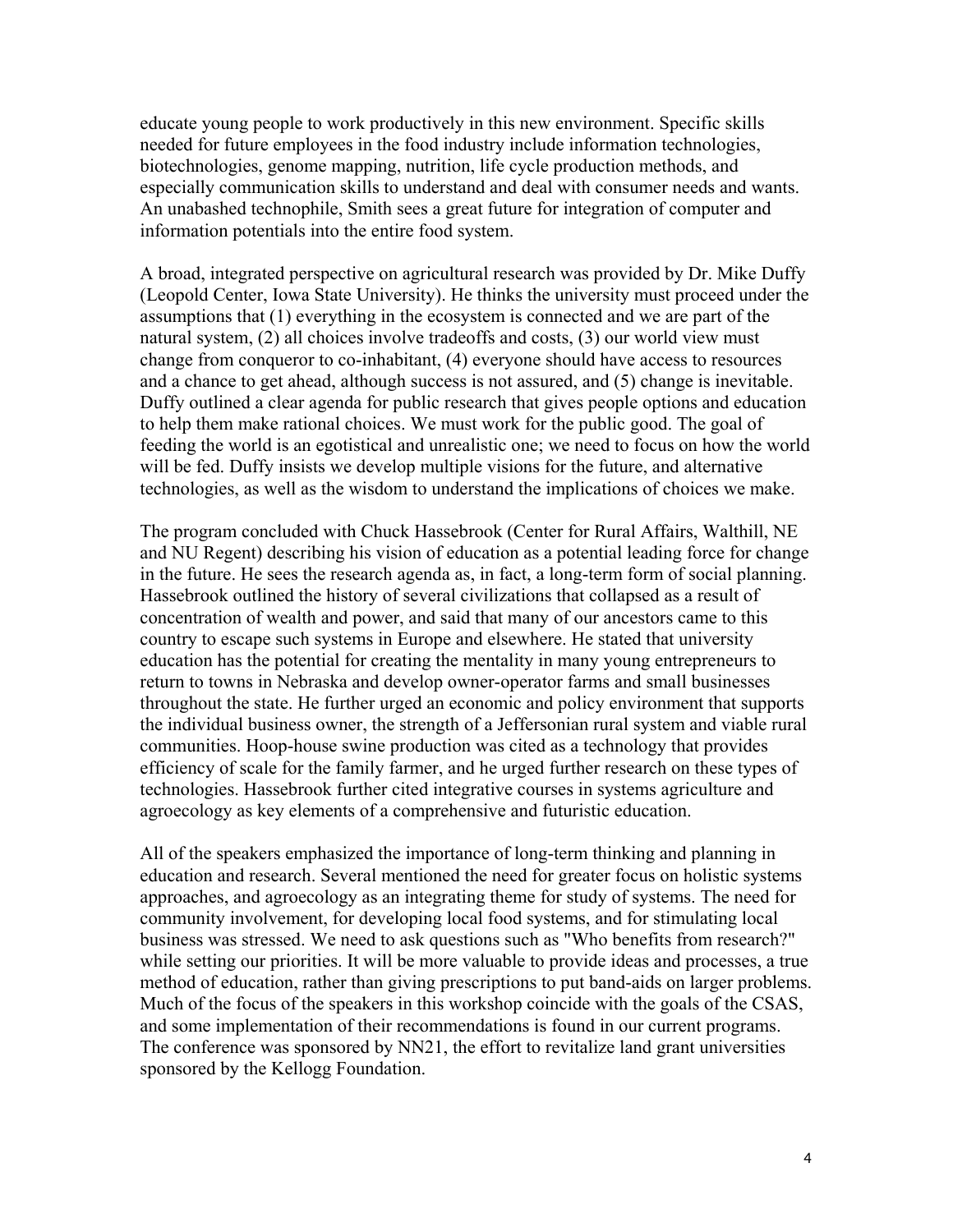### **North Central Region SARE Offers Producer Grants**

Celebrating a decade of the USDA's Sustainable Agriculture Research and Education (SARE) program, SARE's North Central Region (NCR) launches 1998 by offering competitive grants to farmers and ranchers. Producers interested in researching, demonstrating or educating others about profitable, environmentally sound, socially responsible agricultural systems are encouraged to apply to the NCR Producer Grant Program. A total of \$225,000 is available for awards of up to \$5,000 for individual producers investigating any sustainable practice or concept, and up to \$10,000 for groups of three or more producers proposing creative marketing projects.

"The Producer Grant Program emphasizes the importance of farmer-driven research and indigenous knowledge," says Ken Schneider, former farmer/rancher and NCR SARE's producer grant liaison. "We support innovative farmers and ranchers looking for ways to overcome obstacles to a sustainable operation."

Nearly 200 producer projects in the NCR have received grants since 1992. Projects cover such topics as reducing off-farm inputs, testing technologies, improving water quality, educating young people or consumers about agriculture, managing weeds and pests, recycling wastes, and creating viable markets for sustainable products.

Producers must reside in the NCR: IL, IN, IA, KS, MI, MN, MO, NE, ND, OH, SD, WI. Applications are due May 1. Funding decisions will be made in late-June, with funds available in mid-fall of 1998. Call 402-472-7081, fax 402-472-0280, or e-mail sare001@unlym.unl.edu for an application. You can also find the application at http://www.sare.org/ncrsare/.

## **Educators Invited to Attend SARE Celebration**

The first decade celebration for the Sustainable Agriculture Research and Education Program will be in Austin, Texas, March 5-7, 1998. *Building on a Decade* aims to broaden understanding of sustainable agriculture nationwide, and to showcase the many efforts of sustainable agriculture advocates working in the research and extension community, nonprofit sector, and on farms and ranches.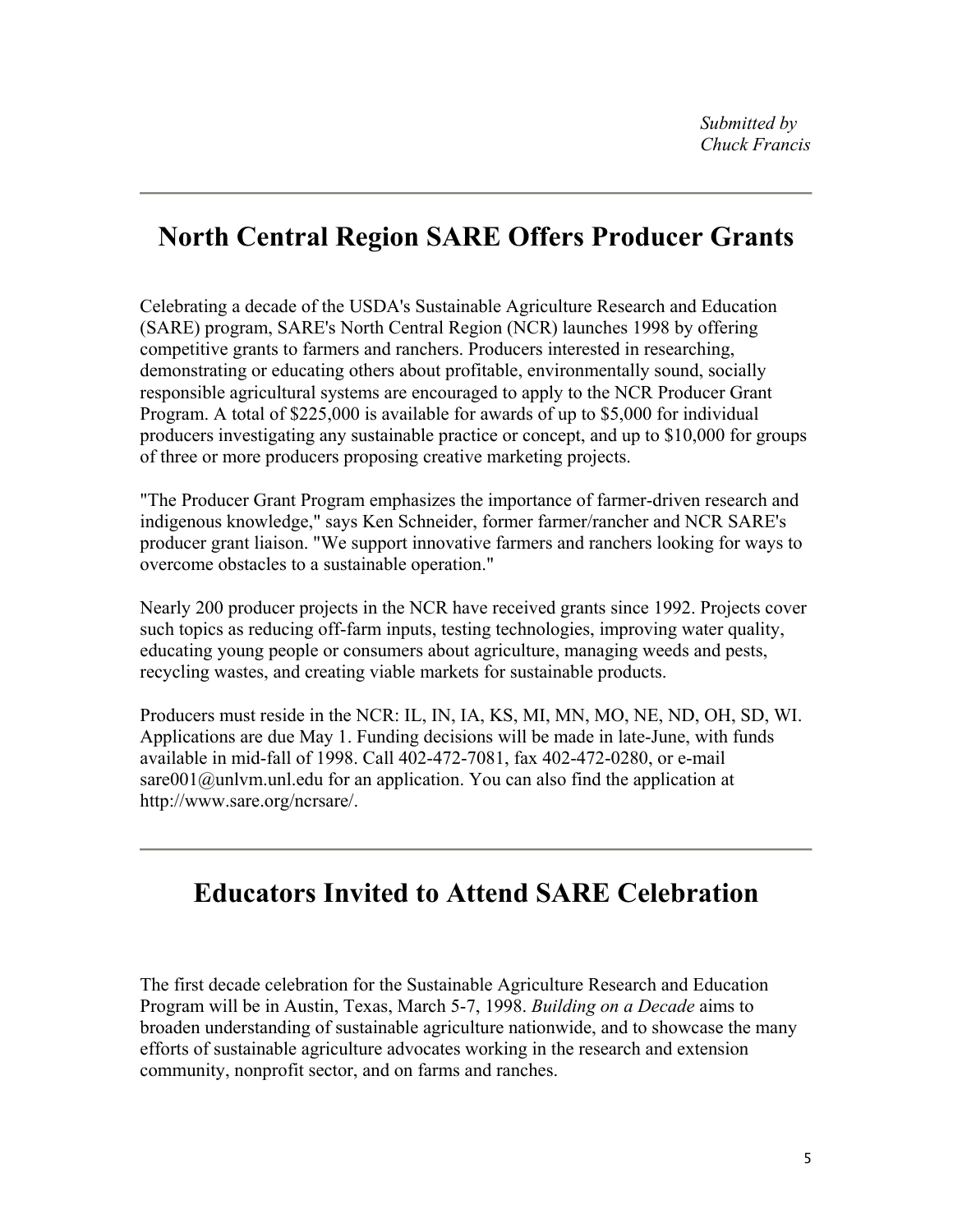Two sessions at the conference are especially for educators. On Friday, March 6, Nancy Grudens Schuck, Cornell University, and Dick Richardson, University of Texas, will lead small group deliberations on the following questions:

- Who is your learning audience?
- What are their learning expectations?
- How do you design the learning environment?
- What are your biggest challenges as a learning facilitator?

On Sunday, March 8, Grudens Schuck and Chuck Francis, University of Nebraska, will summarize the topics from Friday and moderate expanded discussions. Attendees will give reports on successful learning experiences and describe curricula, syllabi, and training resources. One of the products from the sessions will be a draft working document for circulation.

To enrich the formal presentations, the North Central Region will have a large display highlighting Professional Development Program grants. The display will include covers of the materials developed to date. Next to the display will be a poster from the North Central Sustainable Agriculture Training Program with information from the 1997 workshops, *Linking People, Purpose, and Place: An Ecological Approach to Agriculture*.

For information on the conference, see http://www.sare.org/san/10year/ or contact Valerie Berton at 301-405-5270, vberton@wam.umd.edu. If you have items for the North Central Region educational display, contact Heidi Carter at 402-472-0917, csas007@unlvm.unl.edu.

*Submitted by Heidi Carter*

#### **Symposium: Preserving Farmland, Policies and Practices**

The Ohio Ecological Food and Farm Association will host its 19th Annual Conference March 14-15 at Wilmington College, in Wilmington, Ohio. Experts from around the country will share sustainable agriculture production and marketing techniques. Grace Gershuny of the National Organic Program, and other organic industry representatives will critique the National Organic Standards, and their impact on organic farmers and consumers. A panel of Ohio's farmland preservation leaders will answer farmland conservation questions and address the recommendations of the Farmland Preservation Task Force. For more information, contact Sean McGovern, OEFFA, PO Box 82234, Columbus, OH 43202, 614-294-3663, oeffa@iwaynet.net.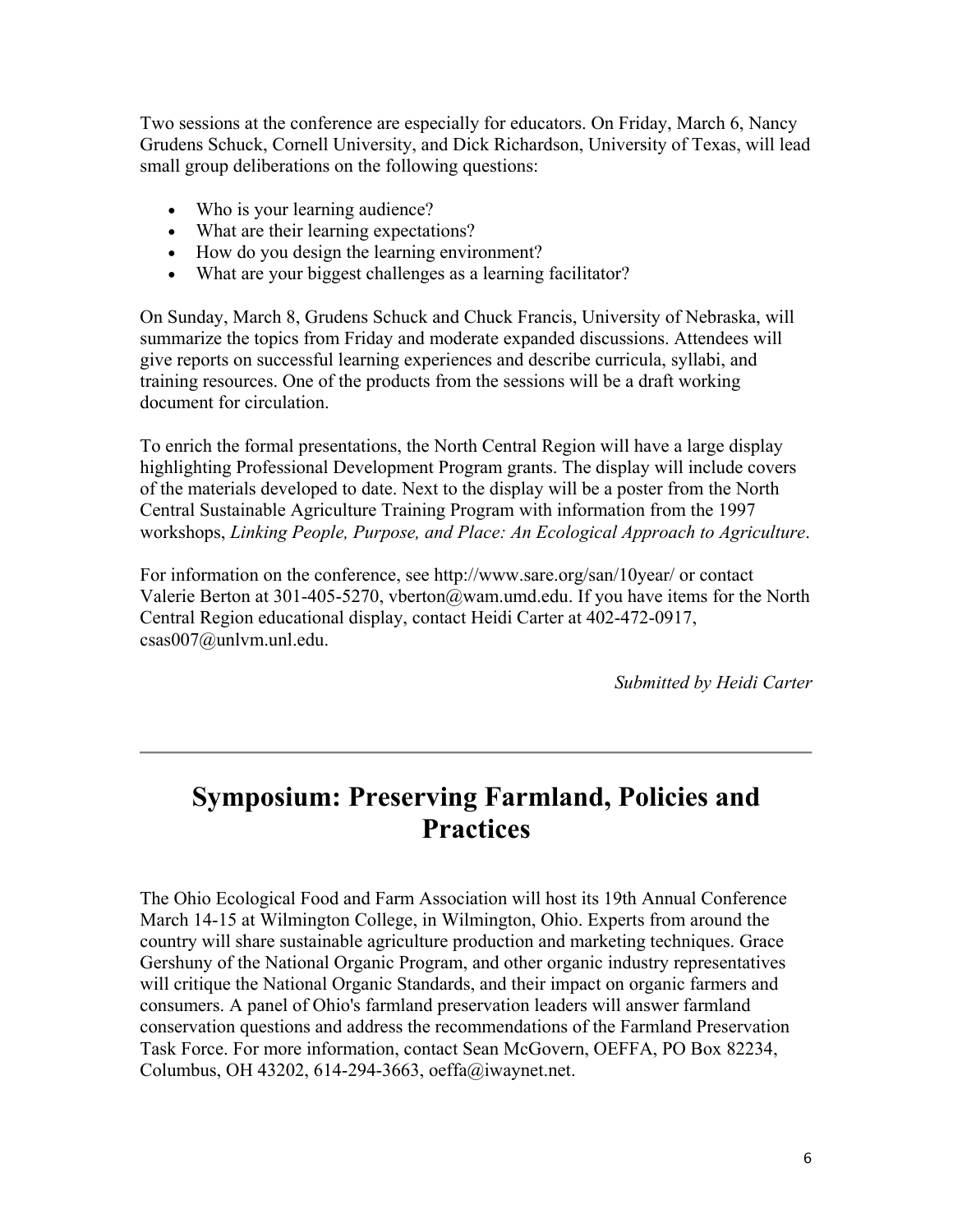#### **Resources**

*Dynamic Farmers' Marketing: A Guide to Successfully Selling Your Farmers' Market Products*, 1997. \$14.95 + \$2.50 s&h. Addresses the explosive growth of public farmers' markets in the U.S. and how family-scale farmers can capitalize on this trend. Step-bystep procedures for vendors, market management and new market organizers. Bittersweet Farmstead, PO Box 52, Middlebrook, VA 24459, 1-800-311-2263, farmsted $@c$ fw.com.

*Weeds as Teachers: 'Many Little Hammers' Weed Management*, 1997. \$6 AERO members, \$12 non-members. Presents proceedings of 1995 weed management conference, which emphasized least-toxic and non-toxic techniques for controlling weeds in Northern Plains. Includes text of presentations on weed ecology, integrated pest management, crop diversity, exotic plant problems and biological control. Discusses topics in lay terms for non-specialists. Alternative Energy Resources Organization, 25 South Ewing Street, Suite 214, Helena, MT 59601, 406-443-7272, aero@desktop.org.

*Alternatives in Agriculture*. \$10. 1997 annual research report of Thompson On-Farm Research in Boone, Iowa. Updates all previous reports and describes all of the sustainable and alternative agriculture experiments conducted on the farm. Chapters detail the farm's inspiration, documentation and education, research on fertility, cover crops, alternative weed management systems, crops, water quality, soil health, economics, livestock, and farming systems, and the viability of rural communities. Thompson On-Farm Research, 2035 190th Street, Boone, IA 50036-7423, 515-432-1560.

*Overexposed: Organophosphate Insecticides in Children's Food, 1998. \$20. New report by Environmental Working Group discusses results of a study EWG conducted to monitor effectiveness of the 1996 Food Quality Protection Act, which requires all pesticides to be safe for infants and children. EWG, 1718 Connecticut Ave, N.W., Suite 600, Washington, DC 20009, 202-667-6982, info@ewg.org; http://www.ewg.org.*

*Earthworm Ecology*, \$59.95 + \$5 s&h. This comprehensive book edited by earthworm guru Dr. Clive Edwards from The Ohio State University covers the gamut from earthworm biology and physiology to earthworms in agroecosystems. Soil and Water Conservation Society, 7515 NE Ankeny Road, Ankeny, IA 50021-9799, 515-289-2331, jonw@swcs.org.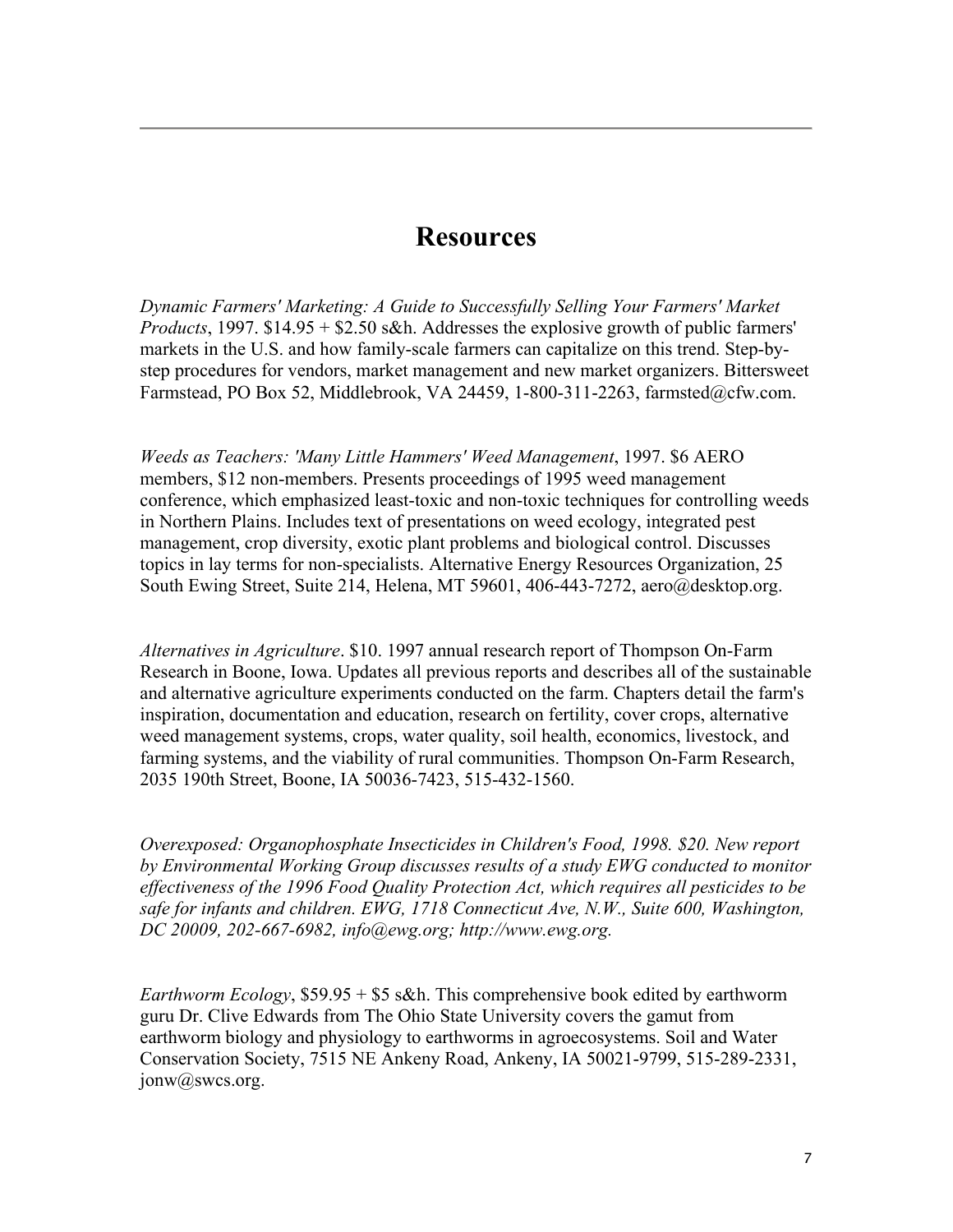*Acres U.S.A.* \$24/1 yr, \$42/2 yrs, \$58/3 yrs. Monthly newspaper, published by organization of same name, has "A Voice for Eco-Agriculture" as a subtitle. Covers such topics as soils, row crops, livestock, poultry, specialty crops, marketing, and much more. Also has a book catalog. Acres U.S.A., PO Box 8800, Metairie, LA 70011, 1-800-355- 5313, info@acresusa.com.

A good Web site for watershed education is http://cgee.hamline.edu/rivers/miss\_adv/msa\_pblc/ws\_map.html

## **Integrated Farm Update**

#### **Small Grain Cover Crops in Crop/Livestock Systems**

Cover crops have potential for several uses in crop and livestock production systems. Early spring grazing for beef can reduce the need for purchased protein and energy feeds and reduce labor costs for feeding. Benefits of nitrogen fixing and improved soil quality with cover crops are well known. They may also be used for hay, erosion control, and weed suppression. Experiments on the Integrated Farm at the UNL agricultural research site have explored cover crops for grazing, as well as their effects on later crop production. Objectives included learning the following effects of cover crops:

- Date of over-seeding into soybeans on stand and yield of small grain forages;
- Potential of different winter small grains as spring forages;
- Impact of winter small grains on later crop yields;
- Potentials of cover crops for weed suppression;
- Overseeded cover crops' effect on soil erosion and soil compaction.

In late summer 1994 we overseeded winter wheat, triticale, barley, and rye at 100 lb/a into two soybean fields on August 26, September 3, and September 13. Spring forage yields were measured the next year, as well as corn and soybean yields after the small grains. A similar study was planted the next year following a dry summer, and continuing into a dry fall and winter with limited snow cover. Best cover crop stands were found when early seeded, before soybean leaf drop and harvest. Later seeding results in poor stands due to soybean residue on the surface causing poor seed/soil contact. Winter wheat and rye had the best forage yields, around 2 tons/a in spring 1995; only rye survived the dry winter the next year. Corn yields were reduced 63% (54 to 20 bu/a) and grain sorghum yields 27% (91 to 66 bu/a) in the dry season of 1995 in plots with cover crops compared to those without. Apparently the cover crops used available soil water before it could be used by the summer cereals. In the second year rye produced 1.4 tons/a forage dry matter, and grain sorghum planted after the rye cover was reduced in yield by 16% (134 to 113 bu/a) compared to sorghum on land without the prior cover crop.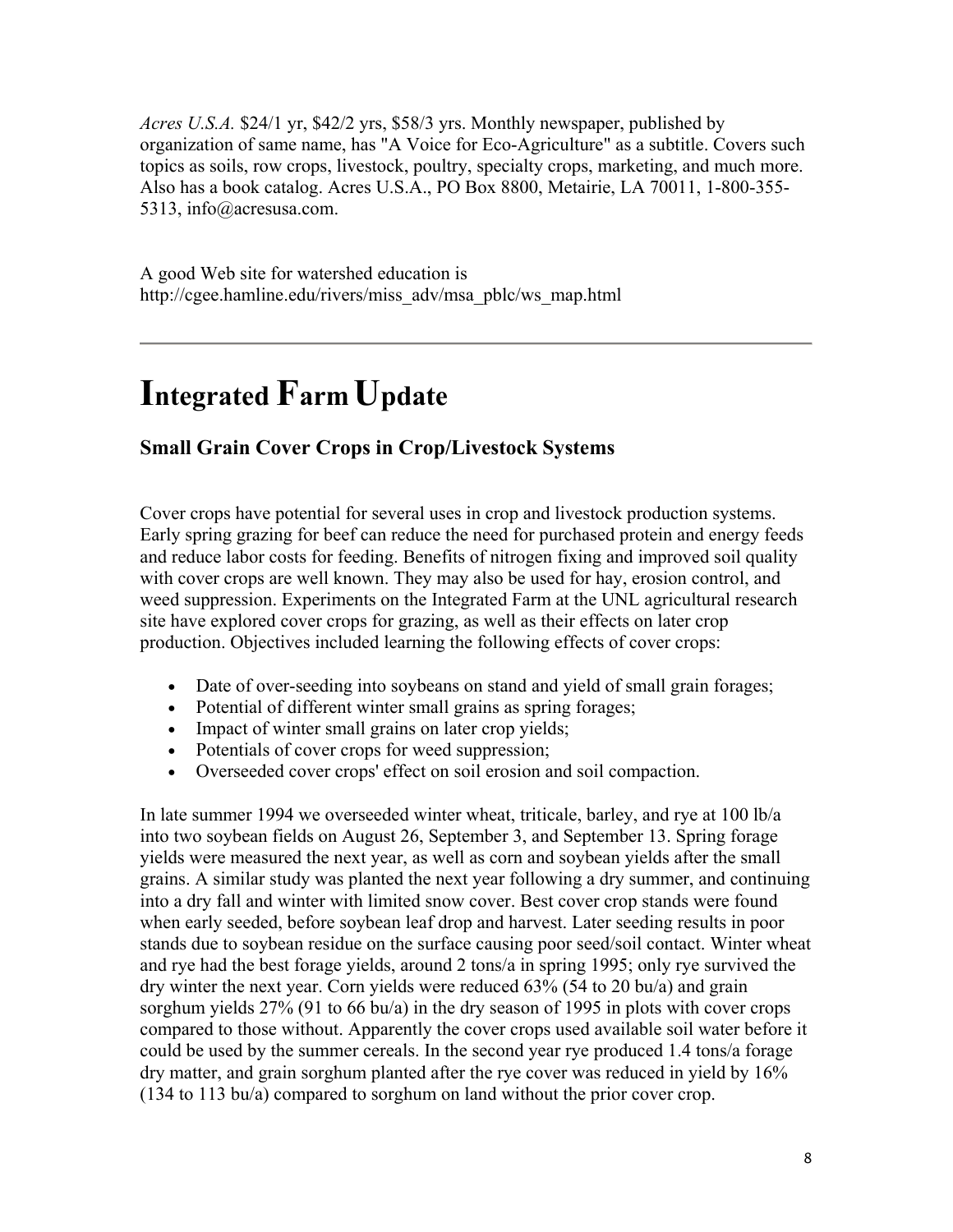In another experiment in 1994 the same winter cover crops were no-till drilled after corn silage harvest, producing better forage stands and more consistent yields. Forage yields the next spring were 3.2 (rye), 3.0 (wheat), 2.8 (triticale), and 1.4 tons/a (barley) -- higher because of a cool, wet spring and later harvest. Under irrigation there was no difference in soybean yields (32 bu/a) between land with cover crops and land without. Under dryland conditions the control (no cover crop) soybean yields were 29 bu/a, but these were reduced to 23 bu/a (after wheat), 21 bu/a (after triticale), 17 bu/a (after rye), and 16 bu/a (after barley). There were minimal differences in weed populations among the cereal forage crops. The same trial planted in 1995 had lower spring forage yields due to dry soil conditions and a cool spring; only rye survived the winter with a good stand, producing 1.3 tons/a of forage dry matter. Winter wheat delayed pigweed and common water hemp emergence, while barley reduced foxtail density by 72% compared to a control.

In a third experiment rye was aerial seeded on September 18, 1995 into corn and soybean strips under pivot irrigation. The field was fall and winter grazed for corn and soybean residue, and rye forage used for spring grazing. Rye plant populations were 10% higher in soybean residue than in corn residue. Cattle stocked at 1.1 hd/a gained an average of 1 lb/day for one month in April. Bulk density increased 5% following spring grazing in the wet spring of 1996. Water infiltration rates were only 0.25 in/hr on tracked areas in grazed plots compared to 2.66 in/hr on ungrazed check plots. With approximately half the field tracked, this is a substantial reduction in the ability of the soil to absorb and store rainfall. There was 27% greater residue cover in the plots overseeded with rye compared to those soybean areas without rye, an important factor in reducing erosion during the subsequent summer cropping season. There was no difference in corn yields (174 bu/a) nor in soybean yields (54 bu/a) following grazed or non-grazed treatments. Conclusions from these three experiments are:

- Cover crops can be established by overseeding in fall if rainfall or irrigation are sufficient;
- Seeding into soybean should be done before leaf fall and harvest to get better stands;
- Rye appears to be the most versatile and consistent of the winter small grains, with the least winter kill and highest forage production;
- Cover crops often have a negative effect on following summer crops, particularly in dry years without irrigation;
- Grazing cover crops during spring may provide a month or more of forage, and will not affect later crop yields; grazing may cause reduction in soil quality through more compaction and resulting lower water infiltration potential.

*Submitted by Gary Lesoing & Chuck Francis*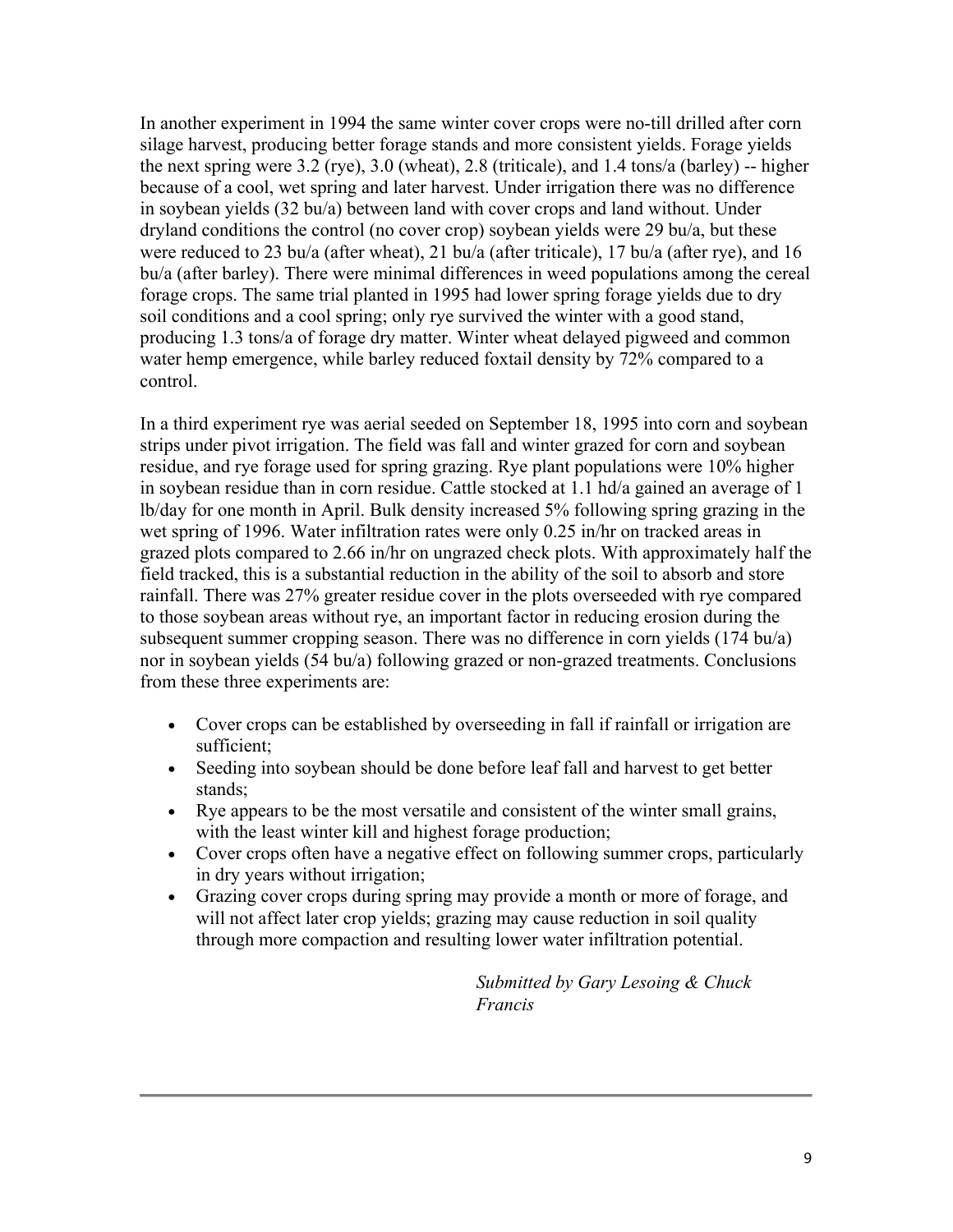### **Did You Know. . .**

The National Audubon Society has opened its first state office in Nebraska at: 140 N. 8th St., Suite 217, Lincoln, NE 68508, 402-475-1177, dsands@audubon.org, http://rip.physics.unk.edu/audubon/nebraska/.

The theme for the Nagano Winter Olympics is "Coexistence with Nature."

As the United Nations' International Year of the Ocean commenced, 1,600 marine scientists and conservation biologists from 65 countries issued a warning that the sea is in trouble. Their report, issued January 6, 1998, is titled "Troubled Waters: A Call for Action."

1997 was the warmest year on record, averaging three-quarters of a degree Fahrenheit above the normal world temperature of 61.7 degrees.

Of the 9.5 million acres offered by landowners, 5.9 million (178,000 in Nebraska) were accepted into the Conservation Reserve Program in the 16th sign-up period.

Seventeen countries, led by Brazil, contain more than two-thirds of the planet's biological wealth and diversity, a report released 12/10/97 by the environmental group Conservation **Internation** 

A 1996 USDA industry concentration study showed that three beef packers -- IBP (38%), Excel  $(22\%)$  and ConAgra  $(21\%)$  -- control 81% of the market.

Forty percent of hog production in the U.S. is in the hands of 50 producers.

The National Catholic Rural Life Conference, in a statement from its Board of Directors dated December 18, 1997, supports a moratorium on the expansion and building of new farm factories and calls for consideration of their replacement by sustainable agricultural systems. For more information, contact NCRLC, 4625 Beaver Ave., Des Moines, IA 50310-2199, 515-270-2634, ncrlc@aol.com.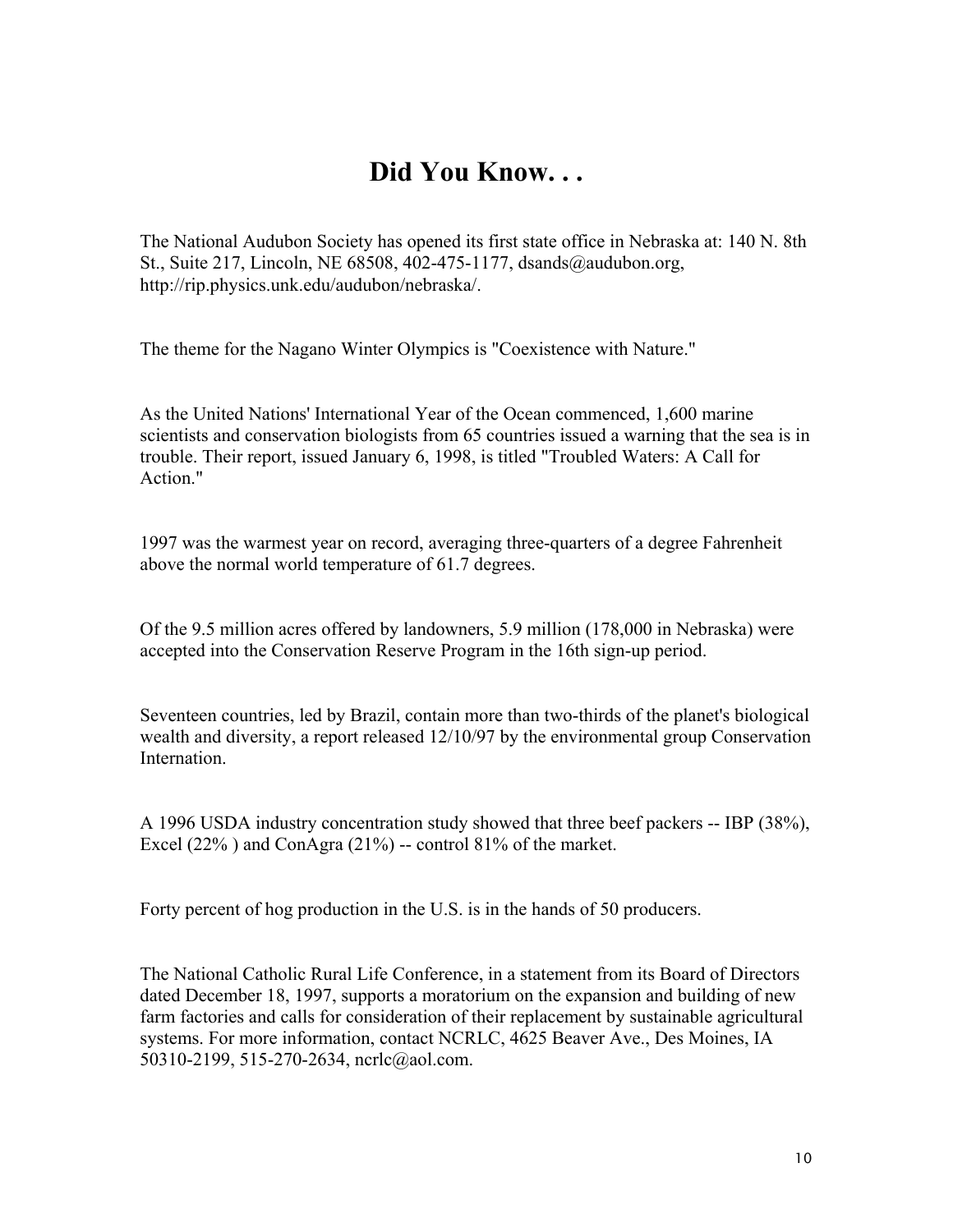#### **Coming Events**

Contact CSAS office for more information.

Feb. 26-28 -- Conference of the North American Farmers' Direct Marketing Association and the North American Strawberry Growers Association, Victoria, BC Canada

http://www.agf.gov.bc.ca/agric/nafdmc/dfmchome.htm

Feb. 28 -- NSAS Annual Meeting

Mar. 2-3 -- Acres U.S.A. conference - Eco-Ag/East, Lancaster, PA

Mar. 5-6 -- National SARE Conference - Building on a Decade of Sustainable Agriculture Research & Education: Sharing Experiences to Improve Our Agriculture, Austin, TX

http://www.ces.ncsu.edu/san/ (see page 2)

Mar. 9-11 -- 27th Nebraska Water Conference - Nebraska Water 2000, Kearney, NE

Mar. 14-15 -- Ohio Ecological Food and Farm Association Annual Conference - Preserving Farmland, Policies and Practices, Wilmington, OH (see page 2)

Mar. 29-Apr. 1 -- 1998 North American Conference on Pesticide Spray Drift Management, Portland, ME

http://www.state.me.us/agriculture/pesticides/drift/

May 21-June 2 -- Alternative Paradigms for Commercializing Biological Control Workshop, New Brunswick, NJ

http://www.rci.rutgers.edu/~insects/biopesticides.htm

June 1 -- First International Conference: Geospatial Information in Agriculture and Forestry, Lake Buena Vista, FL

http://www.erim.org/CONF/conf.html